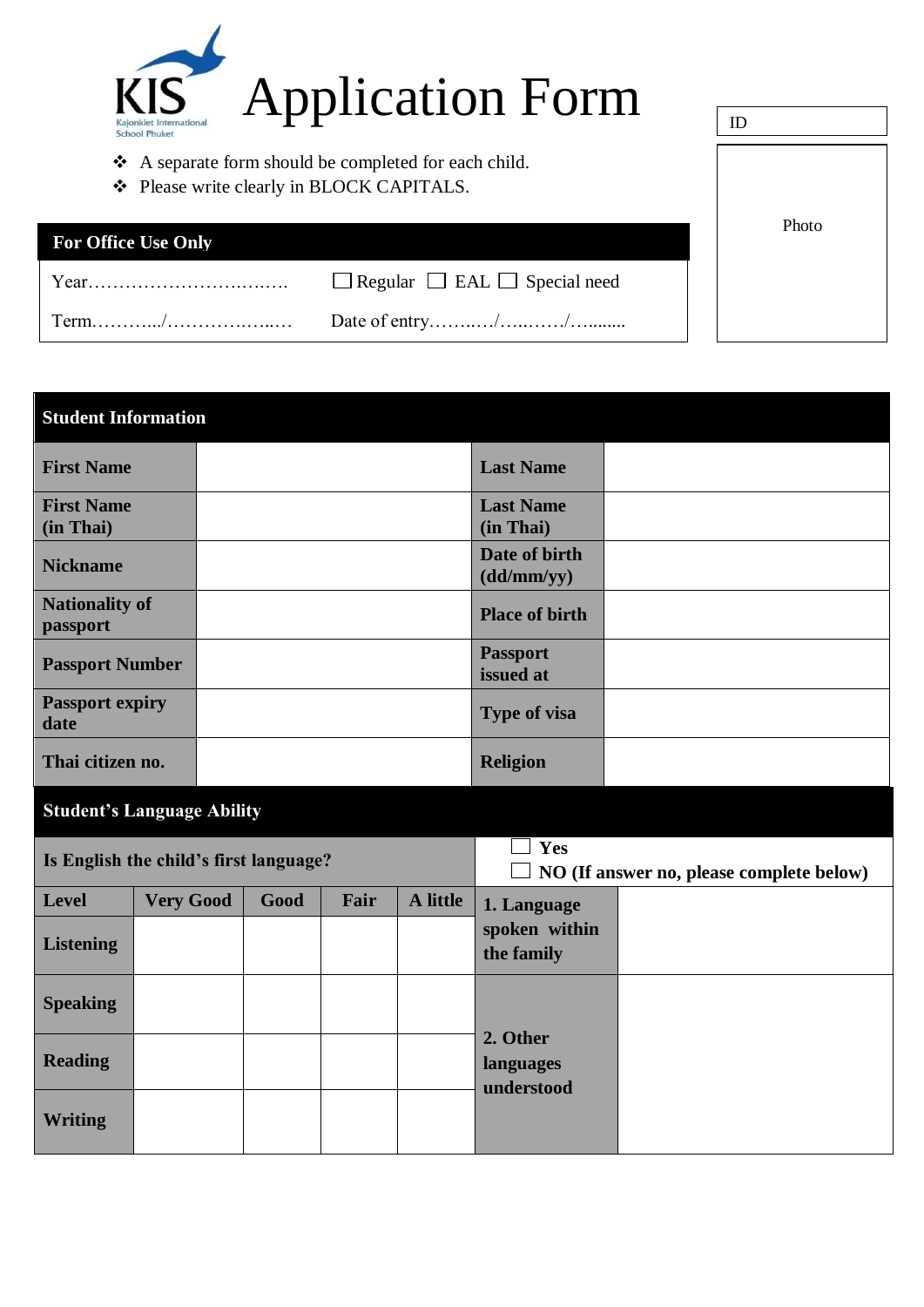| <b>Educational Information</b> |                                           |                |               |                      |                            |      |         |  |  |  |  |
|--------------------------------|-------------------------------------------|----------------|---------------|----------------------|----------------------------|------|---------|--|--|--|--|
| Age                            | <b>Name of Previous</b><br><b>Schools</b> | <b>Country</b> | <b>School</b> | <b>International</b> | <b>Period (month/Year)</b> | Year |         |  |  |  |  |
|                                |                                           |                | Yes           | N <sub>o</sub>       | <b>From</b>                | To   | (Grade) |  |  |  |  |
|                                |                                           |                |               |                      |                            |      |         |  |  |  |  |
|                                |                                           |                |               |                      |                            |      |         |  |  |  |  |
|                                |                                           |                |               |                      |                            |      |         |  |  |  |  |
|                                |                                           |                |               |                      |                            |      |         |  |  |  |  |
|                                |                                           |                |               |                      |                            |      |         |  |  |  |  |
|                                |                                           |                |               |                      |                            |      |         |  |  |  |  |
|                                |                                           |                |               |                      |                            |      |         |  |  |  |  |
|                                |                                           |                |               |                      |                            |      |         |  |  |  |  |

|                                                                                                  | N <sub>o</sub>        | Yes                                        |
|--------------------------------------------------------------------------------------------------|-----------------------|--------------------------------------------|
| 1. Has this student previously enrolled at KIS?                                                  |                       | From<br>$To$                               |
| 2. Has this student ever received learning support or remedial instruction?                      | $\Box$ Yes            | N <sub>o</sub><br>$\blacksquare$           |
| 3. Has this student ever been evaluated by an educational psychologist or<br>specialist?         | $\Box$ Yes            | $\Box$ No                                  |
| 4. Has this student ever been suspended or expelled from any school for any<br>reason?           | $\Box$ Yes            | $\Box$ No                                  |
| 5. Is this student taking any medication on a regular basis?                                     | Yes<br>$\blacksquare$ | N <sub>0</sub><br>$\overline{\phantom{a}}$ |
| 6. Does this student have any physical heath limitations?                                        | $\Box$ Yes            | $\Box$ No                                  |
| 7. Does this student currently has, or have history of any medical<br>condition/medical illness? | $\Box$ Yes            | N <sub>0</sub><br>$\blacksquare$           |
| If "Yes" to any of above, please explain below:                                                  |                       |                                            |
|                                                                                                  |                       |                                            |
|                                                                                                  |                       |                                            |
|                                                                                                  |                       |                                            |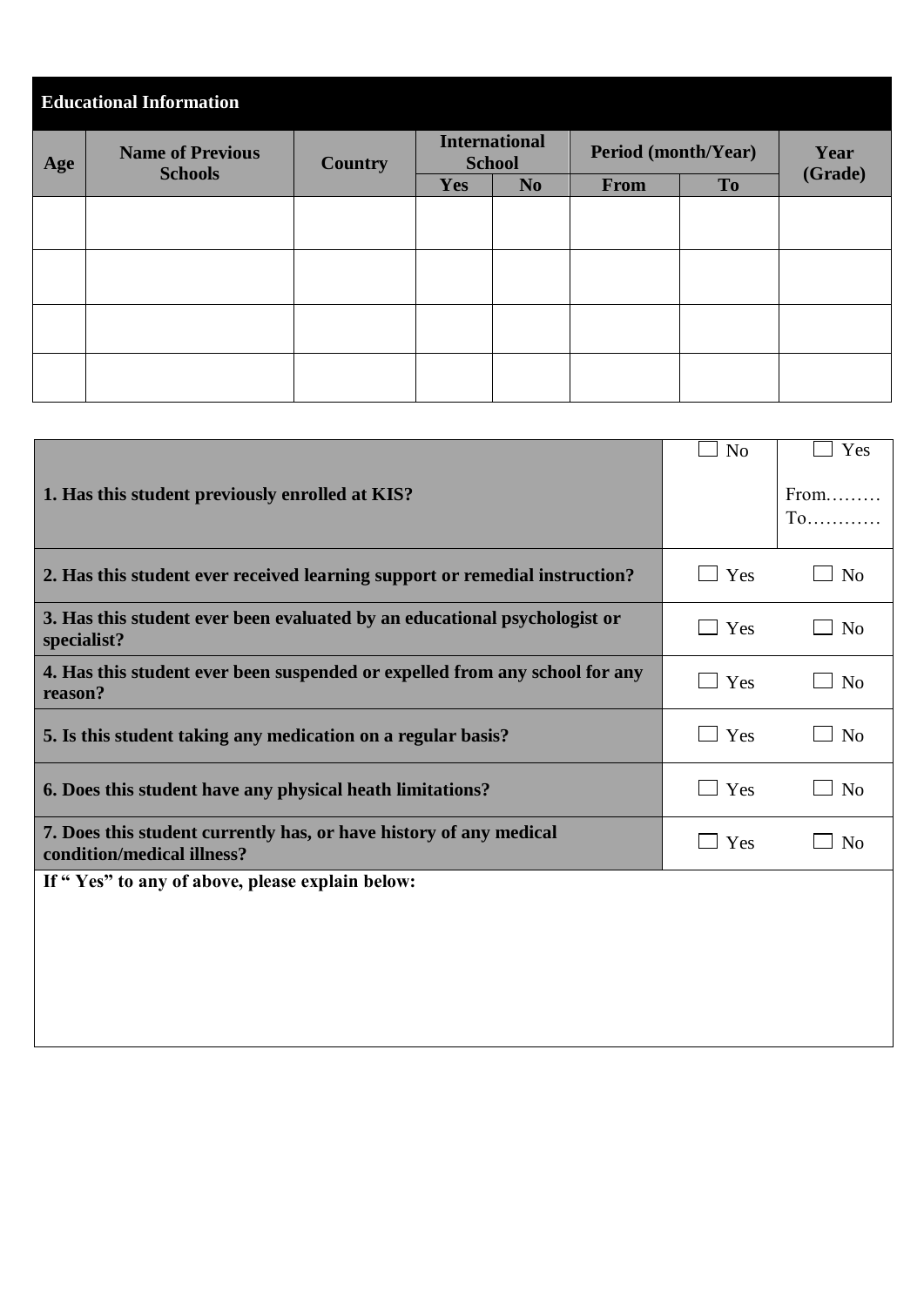| <b>Parent's and Guardian's Information</b> |                       |                    |  |  |  |  |  |  |
|--------------------------------------------|-----------------------|--------------------|--|--|--|--|--|--|
| $\div$ Father                              | <b>Mobile Number:</b> |                    |  |  |  |  |  |  |
| <b>First Name</b>                          |                       | <b>Last Name</b>   |  |  |  |  |  |  |
| Date of Birth                              |                       | <b>Nationality</b> |  |  |  |  |  |  |
| Thai Citizen No.                           |                       | Passport No.       |  |  |  |  |  |  |
| <b>Passport issued</b><br>at               |                       | Visa type          |  |  |  |  |  |  |
| Visa expiry date                           |                       | Occupation         |  |  |  |  |  |  |

| <b>Home Contact Information</b>    |                          |
|------------------------------------|--------------------------|
| <b>Address</b>                     | <b>Building /Village</b> |
| Lane/Soi                           | <b>Road</b>              |
| Sub-district                       | <b>District</b>          |
| <b>Province</b>                    | Country                  |
| <b>Postal Code</b>                 | <b>Telephone</b>         |
| Fax                                | <b>E-mail Address</b>    |
| <b>Company Contact Information</b> |                          |
| <b>Address</b>                     | <b>Building /Village</b> |
| Lane/Soi                           |                          |
|                                    | <b>Road</b>              |
| Sub-district                       | <b>District</b>          |
| <b>Province</b>                    | Country                  |
| <b>Postal Code</b>                 | <b>Telephone</b>         |

| ❖ Mother                     | <b>Mobile Number:</b> |                    |
|------------------------------|-----------------------|--------------------|
| <b>First Name</b>            |                       | <b>Last Name</b>   |
| Date of Birth                |                       | <b>Nationality</b> |
| Thai Citizen No.             |                       | Passport No.       |
| <b>Passport issued</b><br>at |                       | <b>Visa type</b>   |
| Visa expiry date             |                       | <b>Occupation</b>  |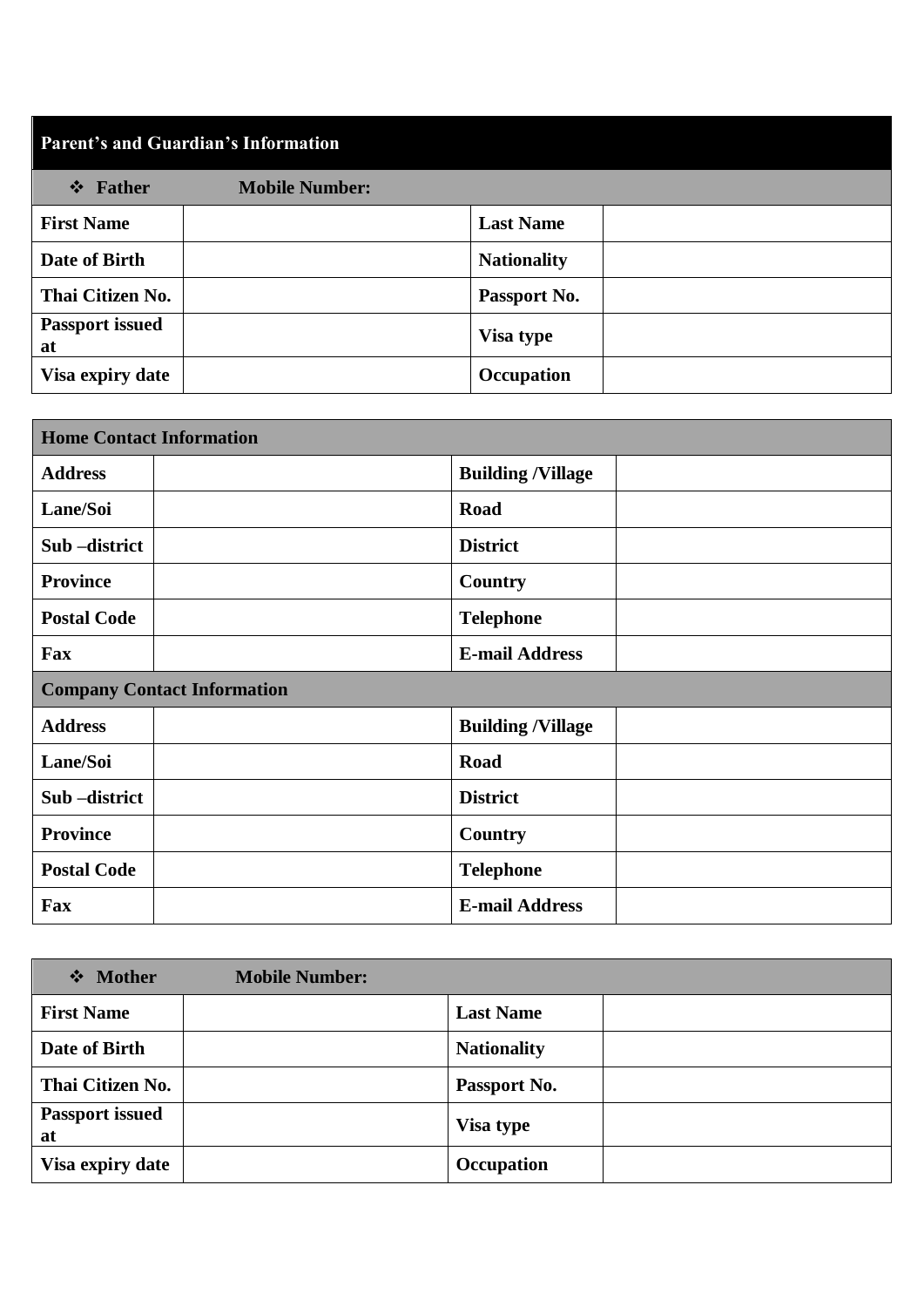| <b>Home Contact Information</b>    |                             | Same as Father's |
|------------------------------------|-----------------------------|------------------|
| <b>Address</b>                     | <b>Building</b><br>/Village |                  |
| Lane/Soi                           | Road                        |                  |
| Sub-district                       | <b>District</b>             |                  |
| <b>Province</b>                    | Country                     |                  |
| <b>Postal Code</b>                 | <b>Telephone</b>            |                  |
| Fax                                | <b>E-mail Address</b>       |                  |
|                                    |                             |                  |
| <b>Company Contact Information</b> |                             | Same as Father's |
| <b>Address</b>                     | <b>Building</b><br>/Village |                  |
| Lane/Soi                           | Road                        |                  |
| Sub-district                       | <b>District</b>             |                  |
| <b>Province</b>                    | Country                     |                  |
| <b>Postal Code</b>                 | <b>Telephone</b>            |                  |

| <b>Guardian</b><br>$\frac{1}{2}$ | <b>Mobile Number:</b> |                      |                  |
|----------------------------------|-----------------------|----------------------|------------------|
| <b>First Name</b>                |                       | <b>Last Name</b>     |                  |
| Passport No.                     |                       | <b>Nationality</b>   |                  |
| <b>Thai Citizen</b><br>No.       |                       | <b>Email Address</b> |                  |
| <b>Home Address</b>              |                       |                      |                  |
|                                  |                       |                      |                  |
|                                  |                       |                      | Same as Father's |
| <b>Student lives with:</b>       |                       |                      |                  |
| <b>Both Parents</b>              |                       |                      |                  |
| Mother                           |                       |                      |                  |
| Father                           |                       |                      |                  |
| Guardian                         |                       |                      |                  |
|                                  |                       |                      |                  |